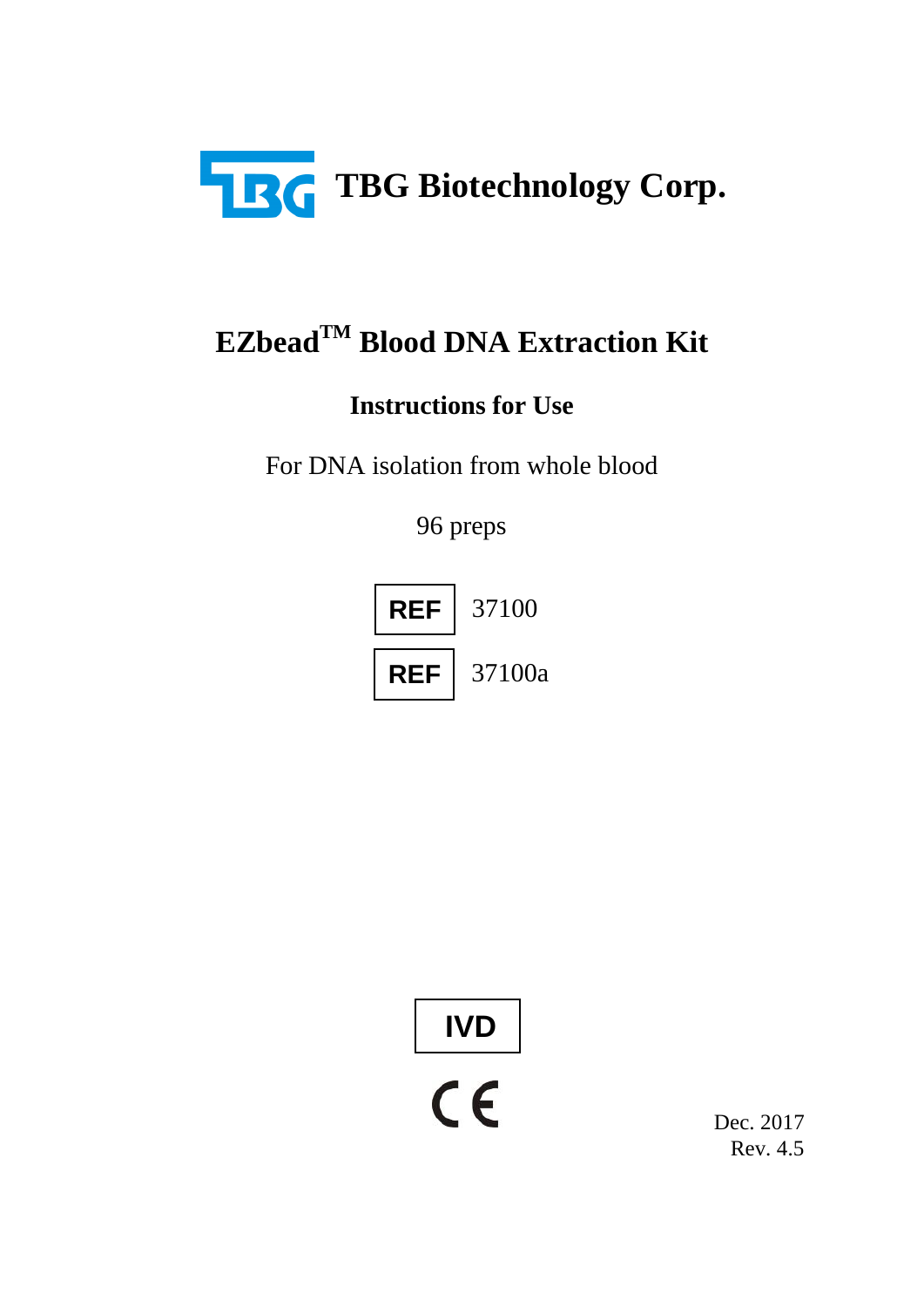#### **Intended use**

The EZbead™ Blood DNA Extraction Kit is a magnetic beads base method intended for DNA isolation from blood.

#### **Kit Contents**

|  | 37100 User-filled reagent |  |
|--|---------------------------|--|
|--|---------------------------|--|

| Contents              | Qty.             |
|-----------------------|------------------|
| Lysis Buffer          | 50 ml            |
| Magnetic Beads        | 6 x 1.5 ml       |
| Wash Buffer 1         | $2 \times 90$ ml |
| Wash Buffer 2         | $20 \mathrm{m}$  |
| Wash Buffer 3         | $20 \mathrm{m}$  |
| <b>Elution Buffer</b> | 20 ml            |
| Deep Well Plate       | 6 pcs.           |
| Mixing Rod            | $12$ pcs.        |

#### 37100a Pre-filled reagent

| Contents              | Qty.    |
|-----------------------|---------|
| <b>Reaction Plate</b> | 6 pcs.  |
| Mixing Rod            | 12 pcs. |
| <b>Elution Buffer</b> | 20 ml   |

#### **NOTICE:**

- 1. 96 preps per kit.
- 2. All steps of this protocol should be performed at room temperature (20-30 $\rm ^{o}$ C) promptly.
- 3. Guanidine salt contained. Not compatible with disinfectant containing bleach.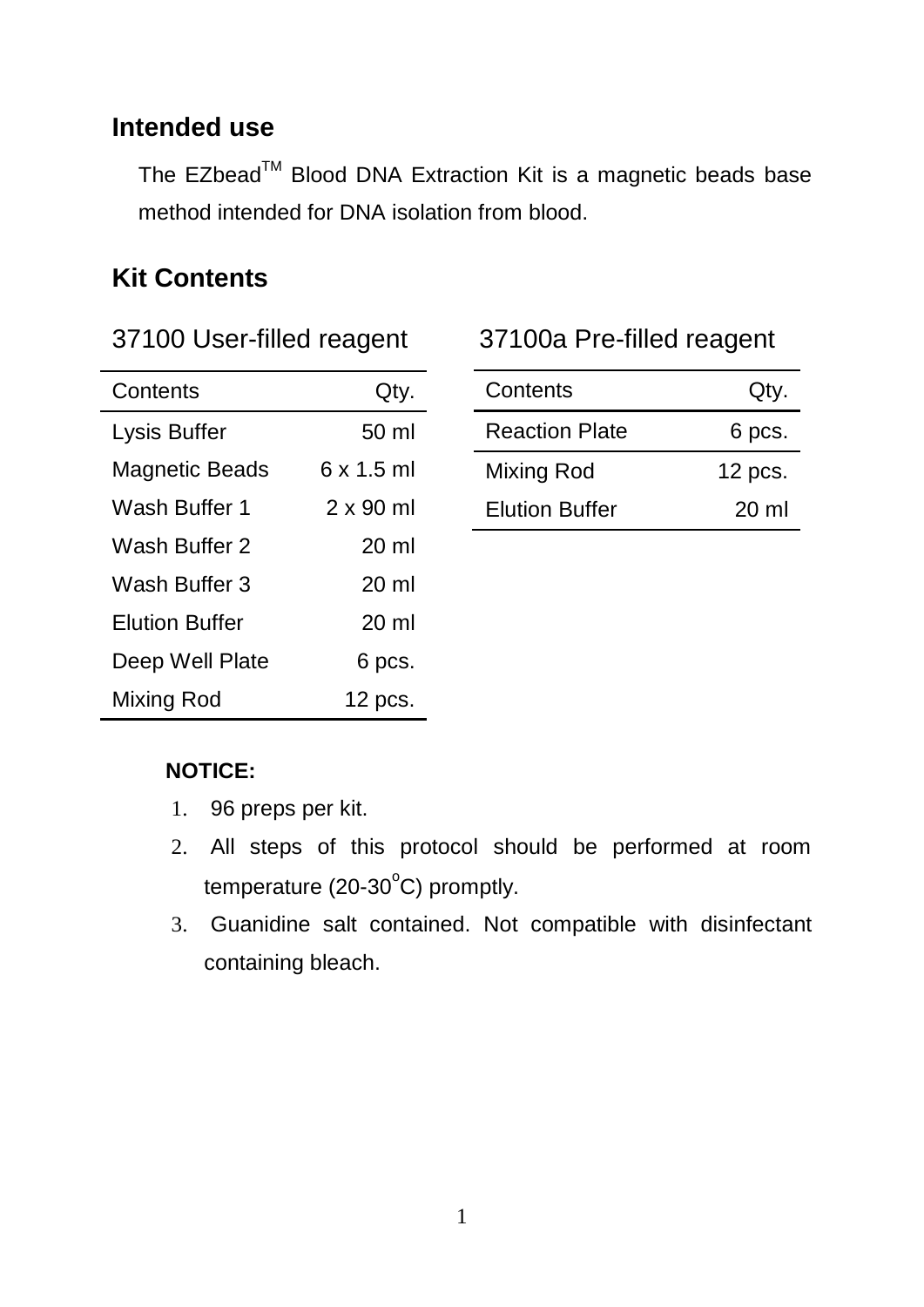## **Storage Conditions**

All components of EZbead™ Blood DNA Extraction Kit can be stored dry at room temperature (20-30 $^{\circ}$ C) for up to 1 year without showing any reduction in performance.

### **Other Materials Not Provided**

- **Micropipettes**
- 96 100% Ethanol
- $\bullet$  Heating Strips (Only for EZbead<sup>TM</sup> System 32 y1.0)
- **•** Magnetic Block

## **Preparing Reagents for 37100 (user-fill) kits:**

- Add 80 ml ethanol (96-100%) to Wash Buffer 2 before using.
- Add 80 ml ethanol (96-100%) to Wash Buffer 3 before using.

#### **Important Notes**

If the room temperature is below 20 $\mathrm{^oC}$ , it is recommend to pre-heat lysis buffer, binding buffer, wash buffer 1 and elution buffer at 37 $^{\circ}$ C for 10 min.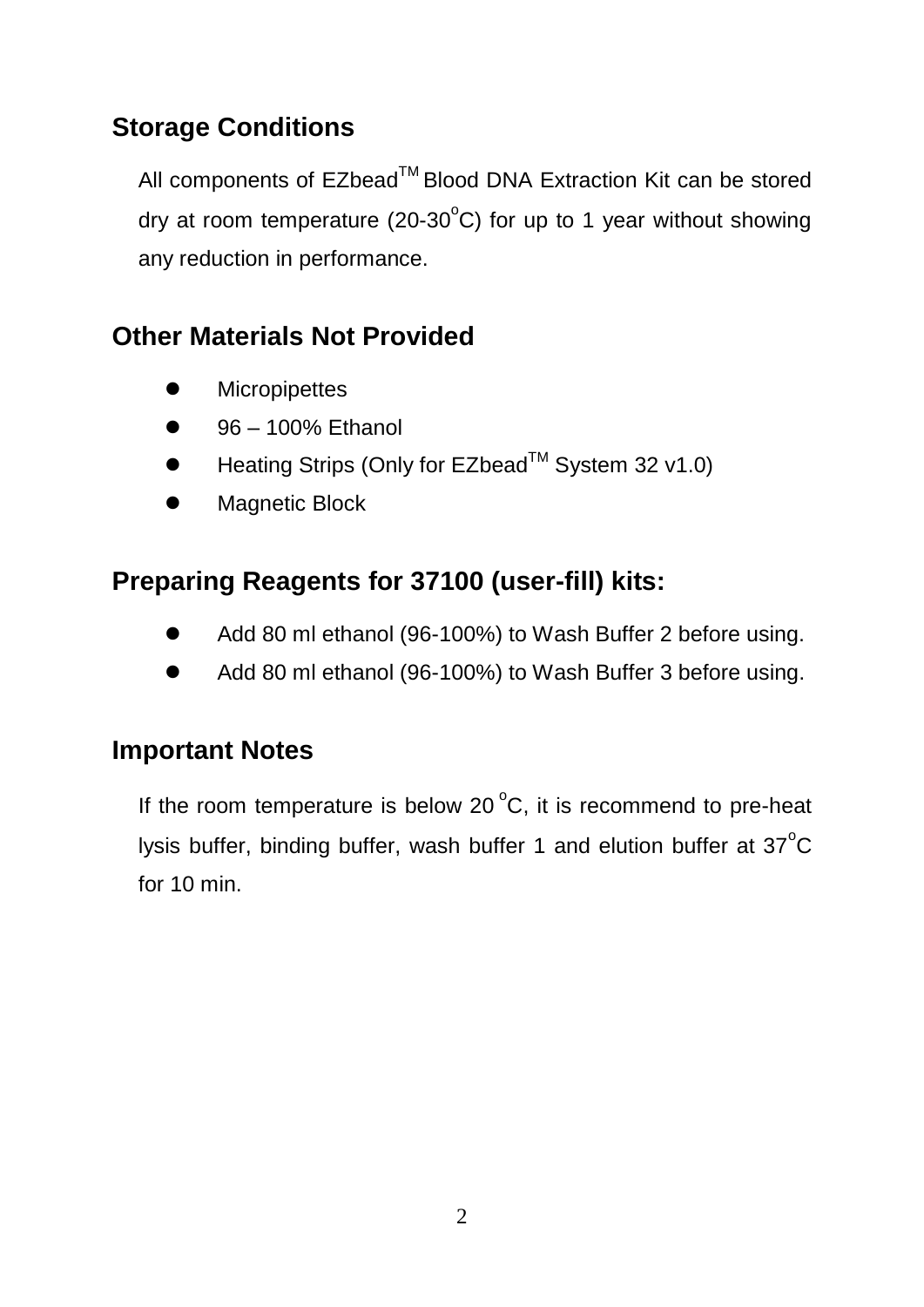# **Protocol**

#### **Isolation of DNA from 200 μL whole Blood**

1. Each deep well plate can be used to a perform 1~16 preps. For the EZbead™ System-32, a maximum of 2 plates can be used at once run totaling 32 tests.

|   | 1        | 2 | 3 | 4 | 5 | 6 |  | 8 | 9 | 10        | 11 | 12 |
|---|----------|---|---|---|---|---|--|---|---|-----------|----|----|
| A | Sample 1 |   |   |   |   |   |  |   |   | Sample 9  |    |    |
| в | Sample 2 |   |   |   |   |   |  |   |   | Sample 10 |    |    |
| C | Sample 3 |   |   |   |   |   |  |   |   | Sample 11 |    |    |
| D | Sample 4 |   |   |   |   |   |  |   |   | Sample 12 |    |    |
| E | Sample 5 |   |   |   |   |   |  |   |   | Sample 13 |    |    |
| F | Sample 6 |   |   |   |   |   |  |   |   | Sample 14 |    |    |
| G | Sample 7 |   |   |   |   |   |  |   |   | Sample 15 |    |    |
| н | Sample 8 |   |   |   |   |   |  |   |   | Sample 16 |    |    |

2. If you're using 37100a (pre-filled reagent kit), skip to step 3. If you're using 37100 (user-fill reagent kit), add the reagents for each well according to the following table.

| Column<br>No.     | 1/7                                     | 2/8                               | 3/9                          | 4/10                                                                             | 5/11                              | 6/12                                      |
|-------------------|-----------------------------------------|-----------------------------------|------------------------------|----------------------------------------------------------------------------------|-----------------------------------|-------------------------------------------|
| Reagent<br>(Vol.) | Lysis<br><b>Buffer</b><br>$(500 \mu L)$ | Wash<br>Buffer 1<br>$(800 \mu L)$ | Wash<br>Buffer 1<br>(800 µL) | Mag.<br><b>Beads</b><br>(70 µL)*<br>&<br>Wash<br>Buffer <sub>2</sub><br>(800 µL) | Wash<br>Buffer 3<br>$(800 \mu L)$ | Elution<br><b>Buffer</b><br>$(130 \mu L)$ |

\*Vortex the magnetic beads before use.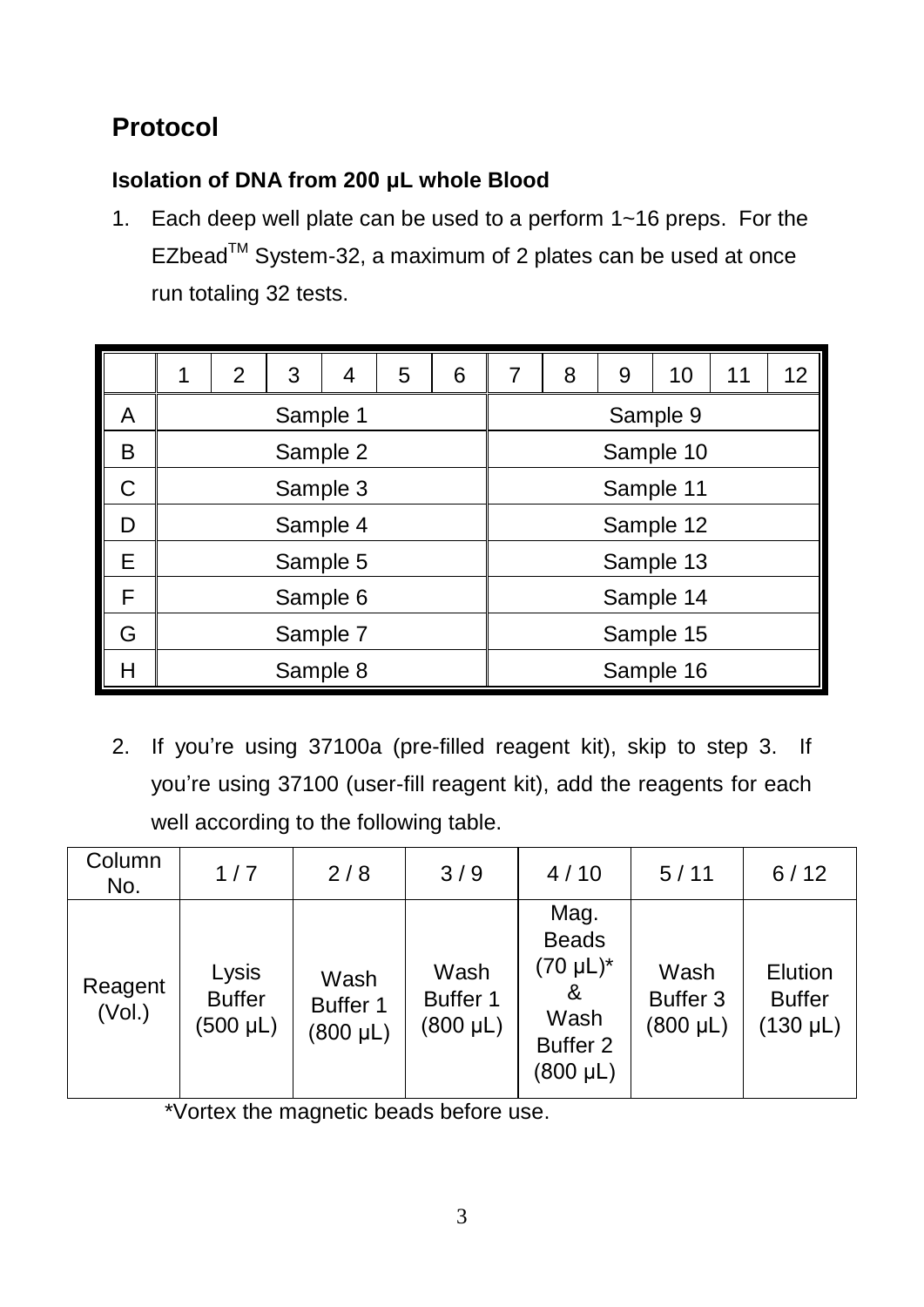- 3. Pipette 200μL of whole blood into wells on columns 1 or 7 of the deep well plate.
- 4. If you're using the  $EZbead^{\text{TM}}$  system 16, simply slide the plate fully into the chamber. If you're using  $EZbead^{TM}$  System-32, please place the plate over the heating strips underneath columns 6 and 12. In both  $EZbead^{TM}$  systems, please ensure the bevel of the plate is positioned at the bottom left corner.



- 5. Slide the mixing rod fully into the EZbead<sup>™</sup> System and close the cabin door.
- 6. Select the protocol "Blood-AUTO". Press "Start" to start the protocol run.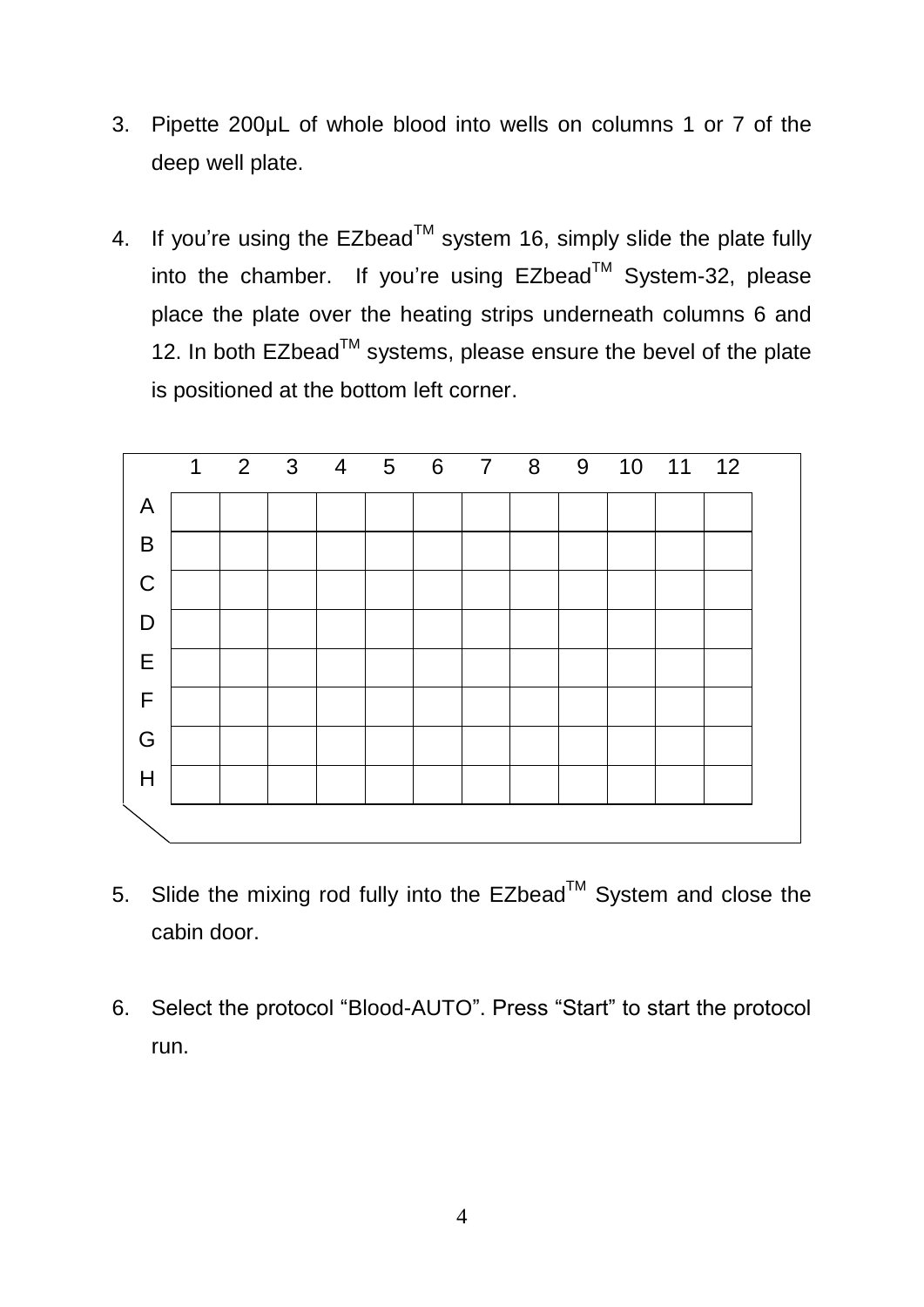#### Setup of protocol "Blood-AUTO":

| Well | Mix<br>Min     | Coll.<br>Sec | Heat<br>Min | Rod | Speed | Volume | Pause |
|------|----------------|--------------|-------------|-----|-------|--------|-------|
| 4    | 1              | 60           | 0           | On  | M     | 800    | Off   |
| 2    | 1              | 0            | 0           | Off | M     | 800    | Off   |
| 1    | 10             | 0            | 0           | Off |       | 500    | Off   |
| 2    | 1              | 60           | 0           | On  | M     | 800    | Off   |
| 1    | 10             | 60           | 0           | On  | M     | 500    | Off   |
| 2    | 3              | 60           | 0           | On  | M     | 800    | Off   |
| 3    | 3              | 60           | 0           | On  | M     | 800    | Off   |
| 4    | $\overline{2}$ | 60           | 0           | On  | M     | 800    | Off   |
| 5    | $\overline{2}$ | 60           | 0           | On  | M     | 800    | Off   |
| 6    | 10             | 100          | 10          | On  | M     | 150    | Off   |
| 5    | 1              | 0            | 0           | Off | M     | 800    | On    |

#### For the  $FZ$  head  $T^M$  System-32:

#### For the EZbead™ System-16:

| Well | Mix            | Coll. | Rod | Speed | Volume | Pause | Vapor |
|------|----------------|-------|-----|-------|--------|-------|-------|
|      | Min            | Sec   |     |       |        |       |       |
| 4    |                | 60    | On  | М     | 800    | Off   | 0     |
| 2    | 1              | 0     | Off | М     | 800    | Off   | 0     |
| 1    | 10             | 0     | Off |       | 500    | Off   | 0     |
| 2    | 1              | 60    | On  | М     | 800    | Off   | 0     |
| 1    | 10             | 60    | On  | M     | 500    | Off   | 0     |
| 2    | 3              | 60    | On  | М     | 800    | Off   | 0     |
| 3    | 3              | 60    | On  | М     | 800    | Off   | 0     |
| 4    | 2              | 60    | On  | М     | 800    | Off   | 0     |
| 5    | $\overline{2}$ | 60    | On  | Μ     | 800    | Off   | 10    |
| 6    | 10             | 100   | On  | М     | 150    | Off   | 0     |
| 5    |                | 0     | Off | М     | 800    | On    | 0     |

7. After the protocol run ends, press "BZ stop" to stop buzzer and slide out the plate. Press "Start" again to return the robot arm to the starting position.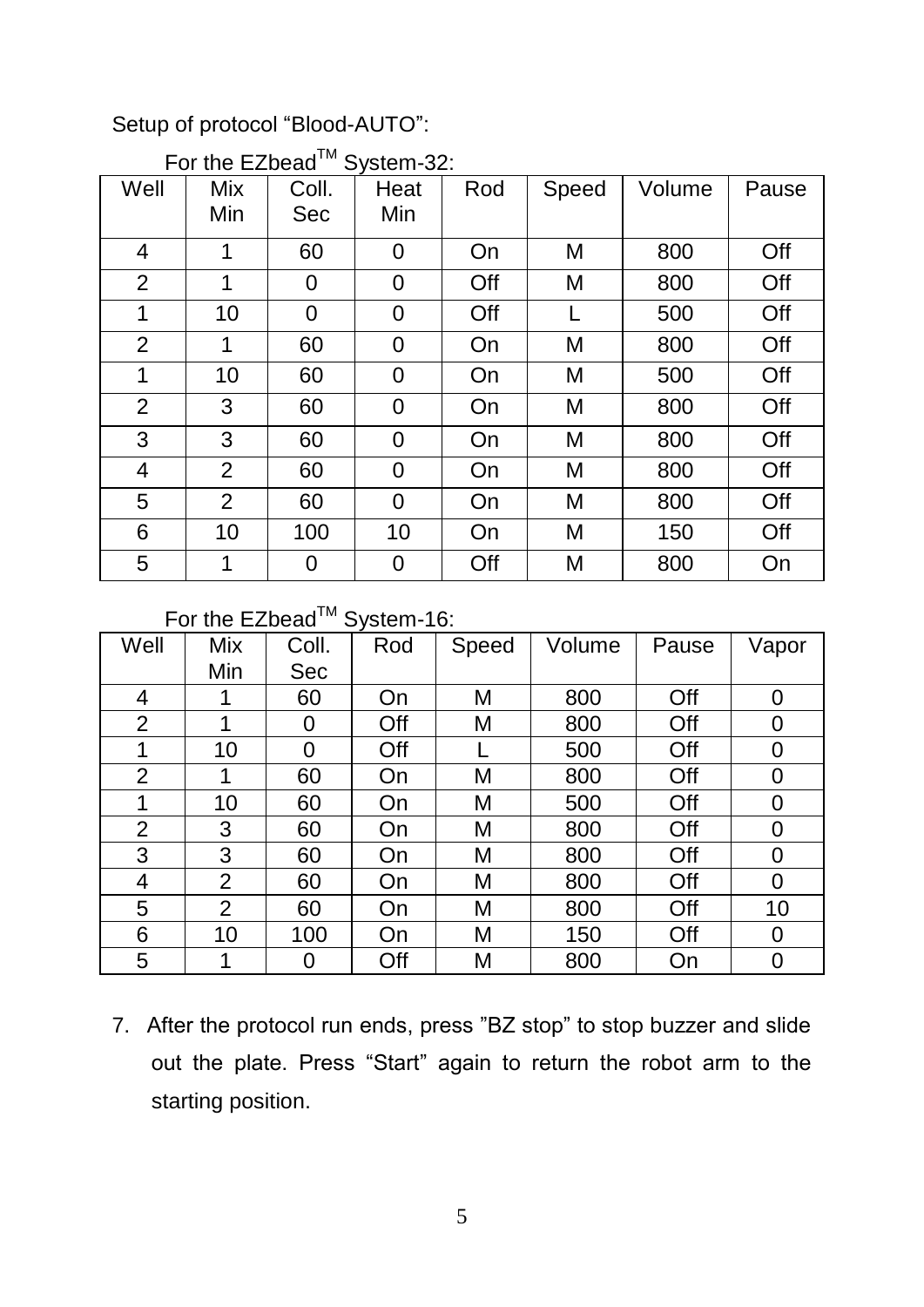8. Place the plate on top of the magnetic block to magnetize any remnant magnetic beads to the bottom for 2 minutes. Transfer the elutant containing purified DNA in columns 6 and 12 to clean tubes for storage or continue to downstream applications.

#### **WARNINGS AND PRECAUTIONS**

1. Each laboratory has to perform the quality control test to ensure reliable results before running the specimen tests.

2. Please refer to the local legal requirements for waste management.

3. Please refer to the manufacturer's safety data sheet and the product labeling for information on potentially hazardous components. (MSDS could be obtained from local dealer.)

4. Do not use reagents past the expiration date printed on the label.